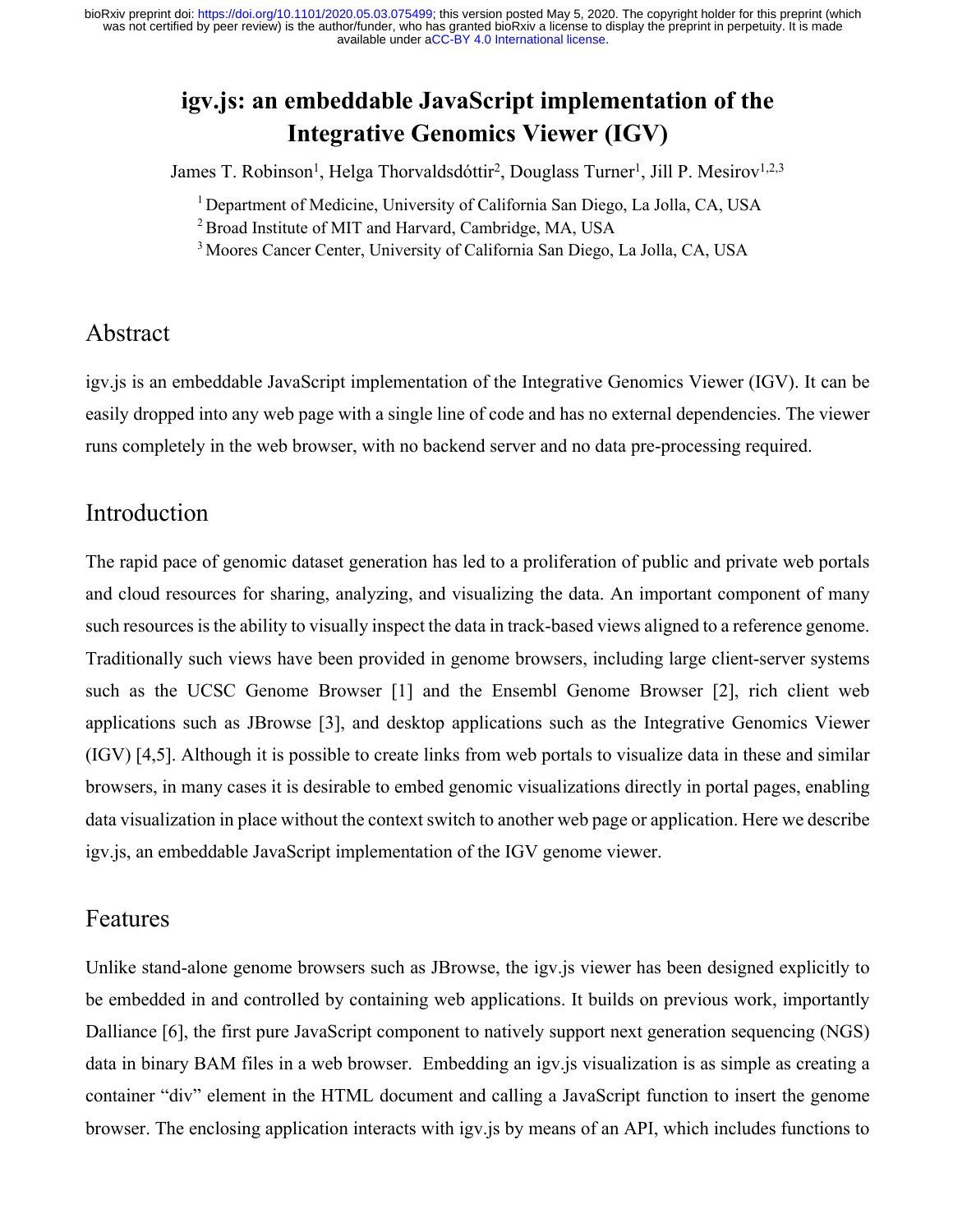configure the initial view, load and remove reference genomes and tracks, navigate to specific loci, and listen for events initiated by user interaction with igv.js. Tracks are initialized with configuration objects that define the track type, data source and format, and initial visual properties such as color, height, and feature layout within the track. Multiple instances of igv.js can exist on a page, and instances can be added and removed dynamically.

The look and feel of igv.js is modeled closely after the IGV desktop application. Like the desktop IGV application, igv.js supports a wide range of genomic track types and file formats, including aligned reads, variants, coverage, signal peaks, annotations, eQTLs, GWAS, and copy number variation (see examples in Figure 1). A particular strength of IGV is manual review of genome variants, both single-nucleotide and structural variants [7]. To support this use case in igv.js we have implemented the suite of IGV read alignment display options. These include coloring and sorting reads by strand and other attributes, displaying and coloring bases that mismatch the reference, coloring alignments to flag ambiguous mappings and anomalous pair distance and orientations, and multi-locus views to view both ends of a structural variant.

Supported data sources include (1) files in standard genomic formats hosted on web servers, including cloud providers such as Google Drive, Google Cloud Storage, Dropbox, and Amazon S3; (2) htsget [8] servers, (3) custom web services; (4) inline data URIs, and (5) files on the local file system. To support viewing large files, such as reference sequence FASTA, BAM alignment, and VCF variant files, indexes are used to fetch only the data required to render the current view utilizing standard HTTP Range requests.

Authenticated access to restricted datasets is supported with explicit support for oAuth [9] tokens, which can be supplied by the enclosing application as a static string, a callback function, or a JavaScript promise. The support for functions and promises enables the enclosing application to update or revoke tokens as needed. Additionally, arbitrary HTTP request headers can be specified during track initialization to support other token-based authentication schemes. Finally, the URLs to track resources can be specified as a callback function or promise, allowing the enclosing application to intercept and modify the URL at runtime based on user credentials or other criteria. For example, a signed URL might be generated and supplied via a promise after user authentication. Finally, explicit support is provided for Google resources by specifying a Google client id on igv.js initialization. If specified, oAuth authentication will be initiated by igv.js as required.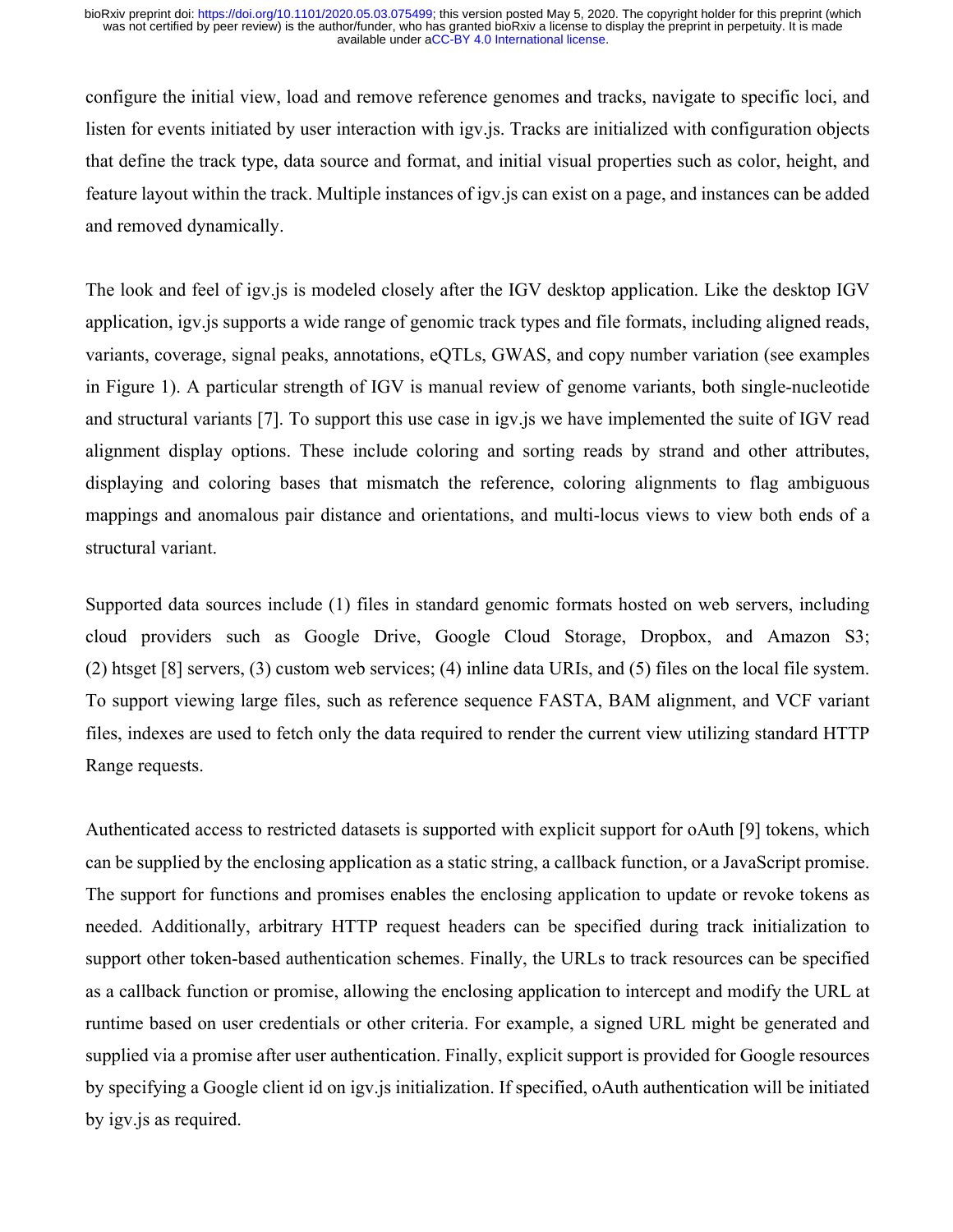A unique feature of igv.js is an API function to return a compressed URL-safe string that encodes the complete state of the browser session, including pointers to the reference genome and the loaded data, as well as details on the current view and track and browser settings. This capability can be used by applications to support bookmarks and sharable links, as demonstrated in the links provided in the legend for Figure 1, created with the IGV-Web application (https://igv.org/app).

## Availability

The igv.js distribution consists of a single JavaScript file with no external dependencies. It can be installed from NPM at https://www.npmjs.com/package/igv. The source package is available on GitHub at https://github.com/igvteam/igv.js under a permissive open-source license (MIT) and includes numerous examples. The NPM site includes a quick-start guide, and more extensive documentation is available at https://github.com/igvteam/igv.js/wiki.

### Funding

The IGV project is currently funded by NCI's Informatics Technology for Cancer Research grant U24CA210004.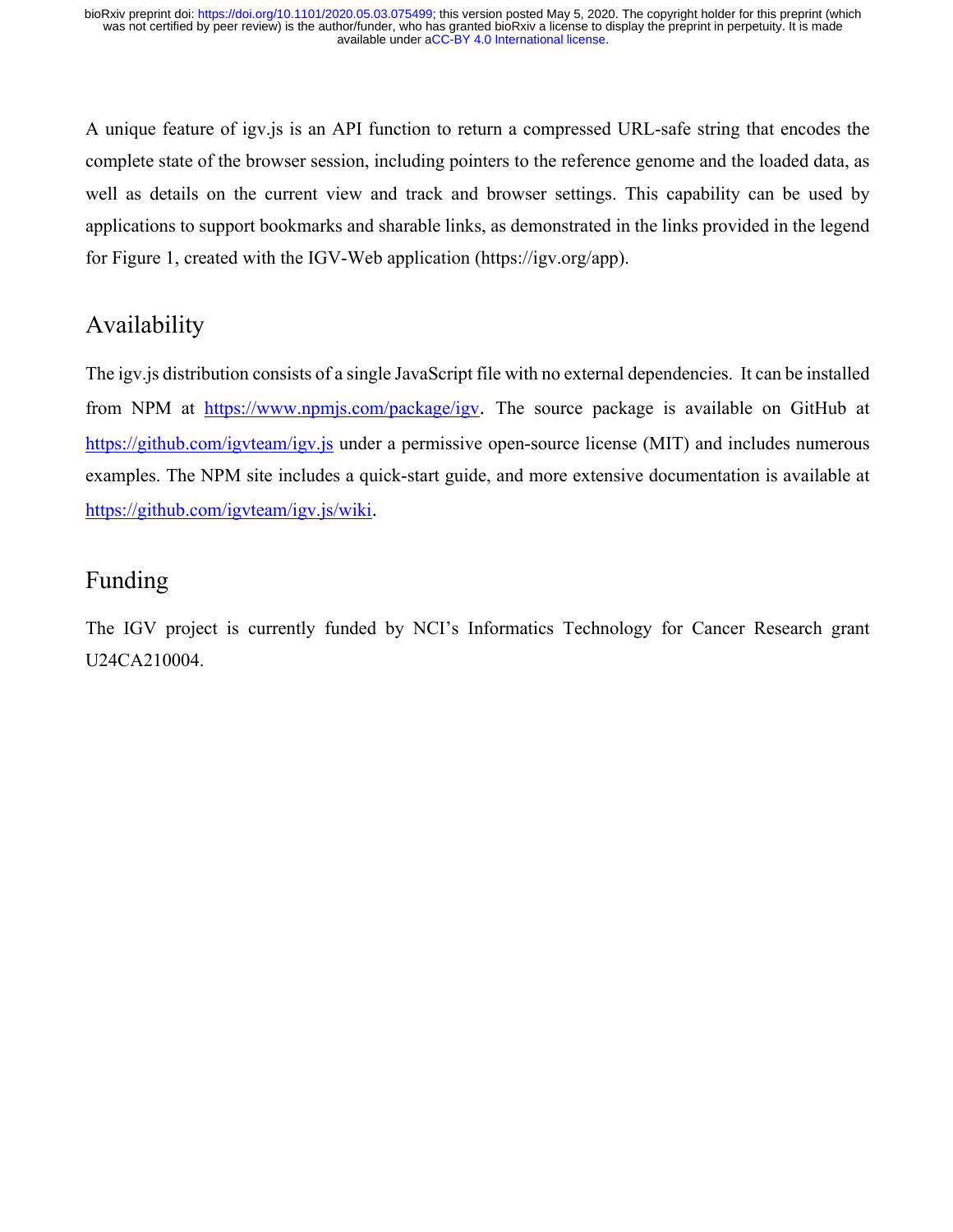## References

- 1. Kent WJ, Sugnet CW, Furey TS, Roskin KM, Pringle TH, Zahler AM, Haussler D (2002). The human genome browser at UCSC. Genome research, 12(6), 996-1006.
- 2. Hubbard T, Barker D, Birney E, Cameron G, Chen Y, Clark L, Cox T, Cuff J, Curwen V, Down T, Durbin R, Eyras E, Gilbert J, Hammond M, Huminiecki L, Kasprzyk A, Lehvaslaiho H, Lijnzaad P, Melsopp C, Mongin E, Pettett R, Pocock M, Potter S, Rust A, Schmidt E, Searle S, Slater G, Smith J, Spooner W, Stabenau A, Stalker J, Stupka E, Ureta-Vidal A, Vastrik I, Clamp M. The Ensembl genome database project. Nucleic Acids Res. 2002 Jan 1;30(1):38-41.
- 3. Buels R, Yao E, Diesh CM, Hayes RD, Munoz-Torres M, Helt G, Goodstein DM, Elsik CG, Lewis SE, Stein L, Holmes IH. JBrowse: a dynamic web platform for genome visualization and analysis. Genome Biol. 2016 Apr 12;17:66.
- 4. Robinson JT, Thorvaldsdóttir H, Winckler W, Guttman M, Lander ES, Getz G, Mesirov JP. Integrative genomics viewer. Nat Biotechnol. 2011 Jan;29(1):24-6.
- 5. Thorvaldsdóttir H, Robinson JT, Mesirov JP. Integrative Genomics Viewer (IGV): highperformance genomics data visualization and exploration. *Brief Bioinform*. 2013;14(2):178–192.
- 6. Down T, Piipari M, Hubbard T. Dalliance: interactive genome viewing on the web. Bioinformatics. 2011 Mar 6;15:889-890.
- 7. Robinson JT, Thorvaldsdóttir H, Wenger AM, Zehir A, Mesirov JP. Variant Review with the Integrative Genomics Viewer. Cancer Res. 2017 Nov 1;77(21):e31-e34.
- 8. https://samtools.github.io/hts-specs/htsget.html
- 9. https://oauth.net